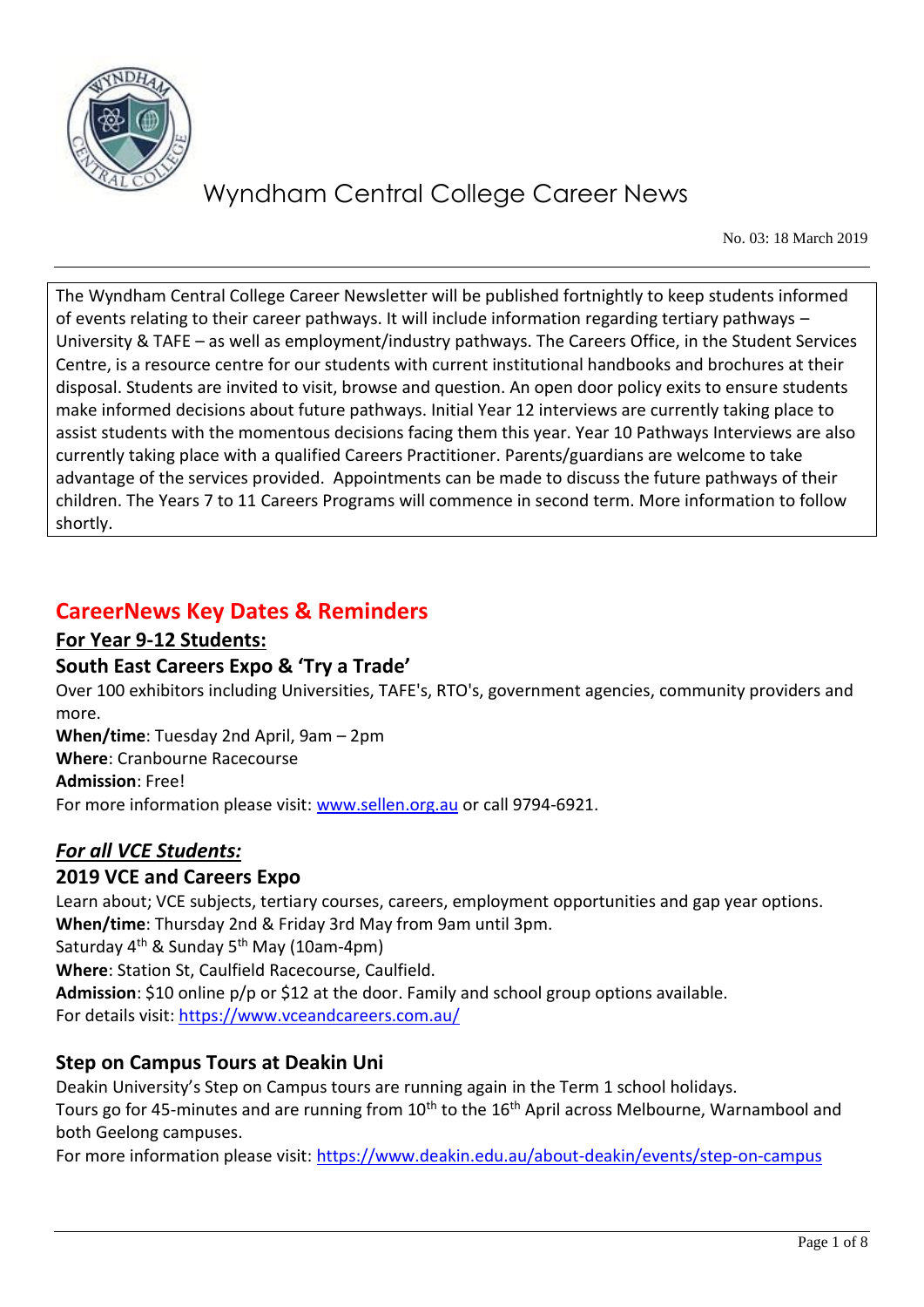

No. 03: 18 March 2019

#### **Inside Monash Seminars**

Running from March - August 2019.

Spend 90 minutes with an academic, a current and a past student and discover what it's really like to study at Monash.

To view the dates visit:<https://www.monash.edu/inside-monash>

#### **Monash Information Evenings**

Discover more about what Monash has to offer including:

- Study areas
- Undergraduate course types
- International opportunities
- How to apply
- Scholarships and fees
- SEAS and the Monash Guarantee
- Accommodation options

**When**: Running from March until September.

#### **Time:** 6.30pm – 8pm.

Where: Sessions will be held at various locations across Victoria.

Please visit:<https://www.monash.edu/information-evenings> to find out more and to register.

#### **News & Updates**

#### **Chisholm Update:**

#### **Higher Education**

Chisholm Institute offers a range of bachelor degrees and bachelor degree pathways. Although a V.C.E pass may be required for their courses, students do not need an ATAR to gain entry. From Community Services to Engineering there is quite a list of Higher Education courses to choose from.

To learn more about these option's visit:

<https://www.chisholm.edu.au/students/higher-education>

#### **Winter Workshops**

Chisholm's Short Courses and School Holiday Winter Workshops are aimed at students in Years 9 - 12 (aged 14 to 19) to assist in exploring different career paths and courses that are available during and post school. With the details yet to be confirmed, you can learn more about a range of courses in health, sport and fitness, hair, beauty, IT and various trades.

This year Chisholm's Winter Workshops will be running between the 2<sup>nd</sup> – 5<sup>th</sup> of July.

So keep your eye out on the updates and register your interest here:

<https://www.chisholm.edu.au/workshopsand>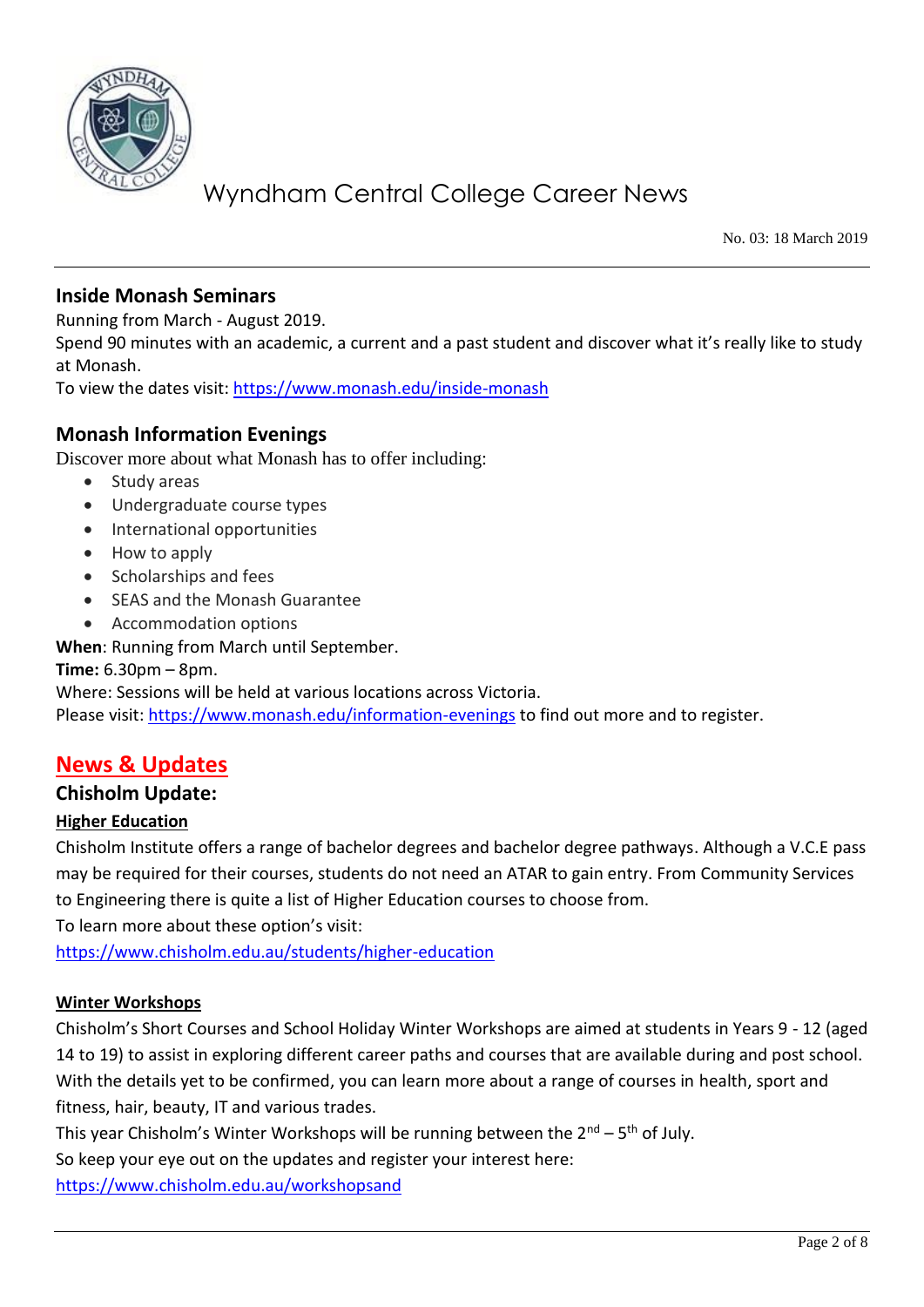

No. 03: 18 March 2019

### **University of Melbourne Update**

**Hansen Scholarship** A reminder that applications for the Hansen Scholarship Program will close at 3pm AEDT on Thursday 21 March. For information visit: <https://scholarships.unimelb.edu.au/hansen>

#### **Box Hill Institute Update**

#### **A Day in the Life of a Fashion Illustrator – 1 Day Holiday Workshop**

Exclusively for students in years 10, 11 and 12, this workshop provides the opportunity to experience life as a fashion illustrator and to develop skills to present creative ideas for your portfolio.

**When/Time**: Friday, 12 April starting at 9.30am until 4pm.

**Location**: Box Hill Institute – Nelson Road

**Cost**: \$75 plus processing fee

**To register visit**: [https://www.eventbrite.com.au/e/a-day-in-the-life-of-a-fashion-illustrator-and](https://www.eventbrite.com.au/e/a-day-in-the-life-of-a-fashion-illustrator-and-developing-your-fashion-portfolio-tickets-58344528054)[developing-your-fashion-portfolio-tickets-58344528054](https://www.eventbrite.com.au/e/a-day-in-the-life-of-a-fashion-illustrator-and-developing-your-fashion-portfolio-tickets-58344528054)

#### **Trade Expo for VETiS Students**

Bunnings and Box Hill Institute have partnered to present their first trade expo for VETiS students featuring the latest in tool technology, tool safety, protection and career advice. Students will see displays by Paslode, AEG Tools, Holman, Briggs & Stratton, and Mechanix Gloves. **When**: Friday, 20 March at 2pm until 3pm. **Where**: Lilydale Lakeside campus.

**Useful App for VCE Students**

#### **Access Education**

An app designed to make VCE revision fun!

From the first day of term 2 right through to the last day of term 3 you will receive approximately 150 questions directly to your device on a weekly basis!

For more info visit:<https://www.accesseducation.com.au/promo/browse?promo=Quitch>

## **Being 'Future Ready'**

With the next wave of the industrial revolution changing the future of Australia's workforce, we must plan now for the changes, challenges and opportunities in the landscape of our workforce. Lisa Denny, a research fellow at the Institute for the Study of Social Change and University of Tasmania reports that automation and AI (Artificial Intelligence) will replace jobs with high levels of routine and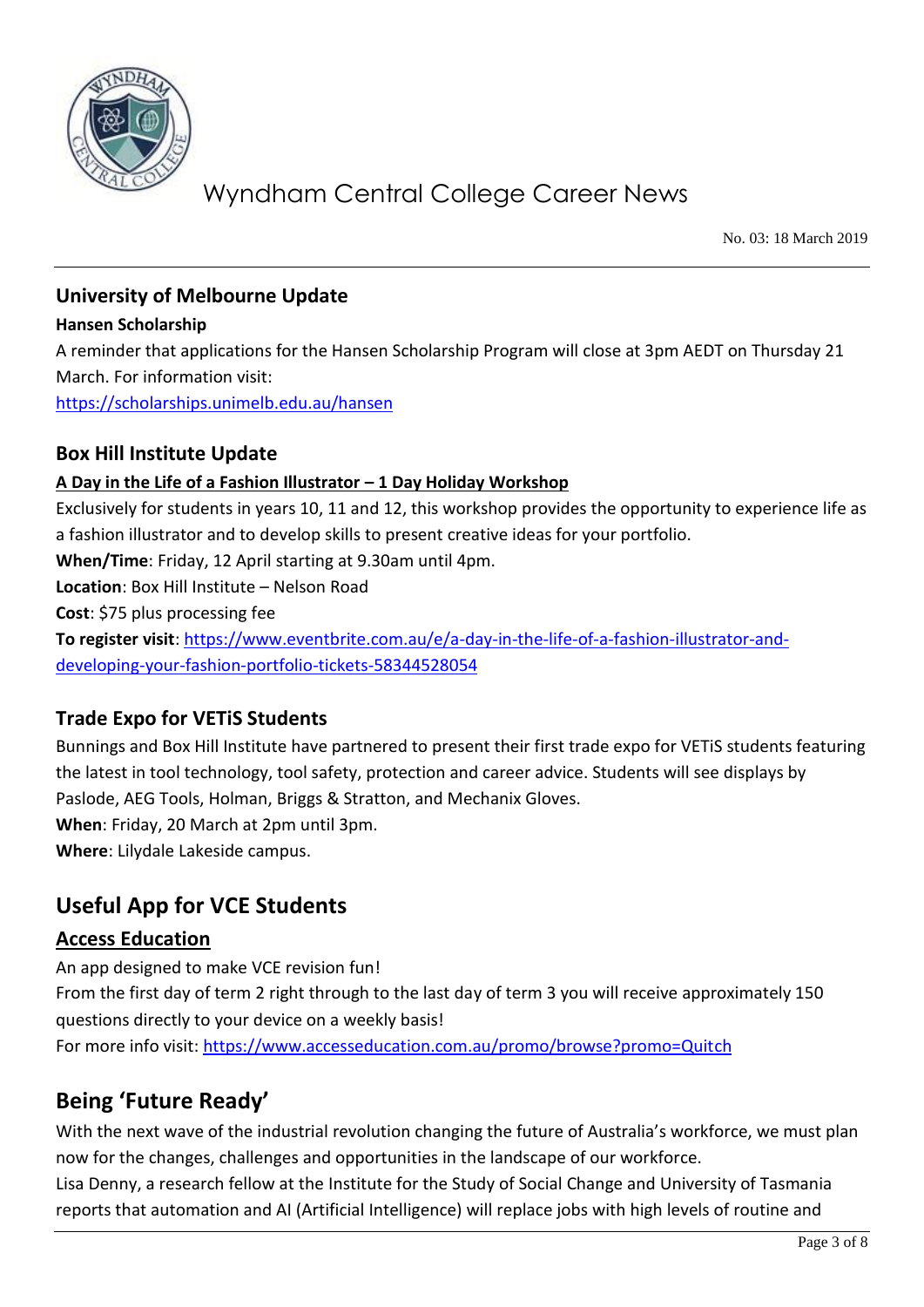

No. 03: 18 March 2019

repeatable and predictable processes which require precision. Clerical jobs in administration, reception or data entry clerk will be replaced if they haven't already. Whereas "non-routine jobs which need human problem solving, creativity, adaptability, flexibility, physical dexterity, and communication skills will be the jobs of the future" Lisa explains.

So it is important to be aware of how technology is changing our future and what the forecasted employment opportunities will be.

There are four sectors to show the most growth; health care and social assistance; construction; education and training; and professional, scientific and technical services.

The top five areas forecasted to show job growth are positions in; Aged and disabled care, registered nursing, child care, software and applications programming and Waiting.

The Foundation for Young Australians (FYA) have also undertaken research on the key factors that assist in the transition from education to full-time work. Apart from having an optimistic mindset and choosing a career pathway in a growing sector, it is crucial that you find the right course that helps you build transferrable skills such as problem solving, effective communication and team work. Many institutions incorporate units of study that are designed to prepare you for applying for jobs once you are qualified. Some institutions also work with affiliates who offer work placement to help students with building their industry work experience.

## **Career Focus – IT**

## **(Computer Programmer)**

According to the Australian Government Department of Jobs and Small Business, Computer System and Design professionals are projected to have a 15.6% increase in job opportunities by May 2023. Information Technology Programmers write, test and maintain computer programs to ensure that the computer application meets the needs of the users of the computer system.

Programmers are responsible for:

- Assisting systems analysts and designers in researching and documenting computer users' requirements.
- Analysing objectives and problems specified by analysts and designers.
- Translating the solutions provided by systems designers into detailed program specifications.
- Preparing documentation for other programmers, users of the system and other support services workers.
- Undertaking program design activities including definition of data and error message arrangements.
- Supervising and reporting on the work of junior programmers.
- Modifying and documenting program code to correct errors or to enhance a program's capabilities.
- Testing the programs and making amendments.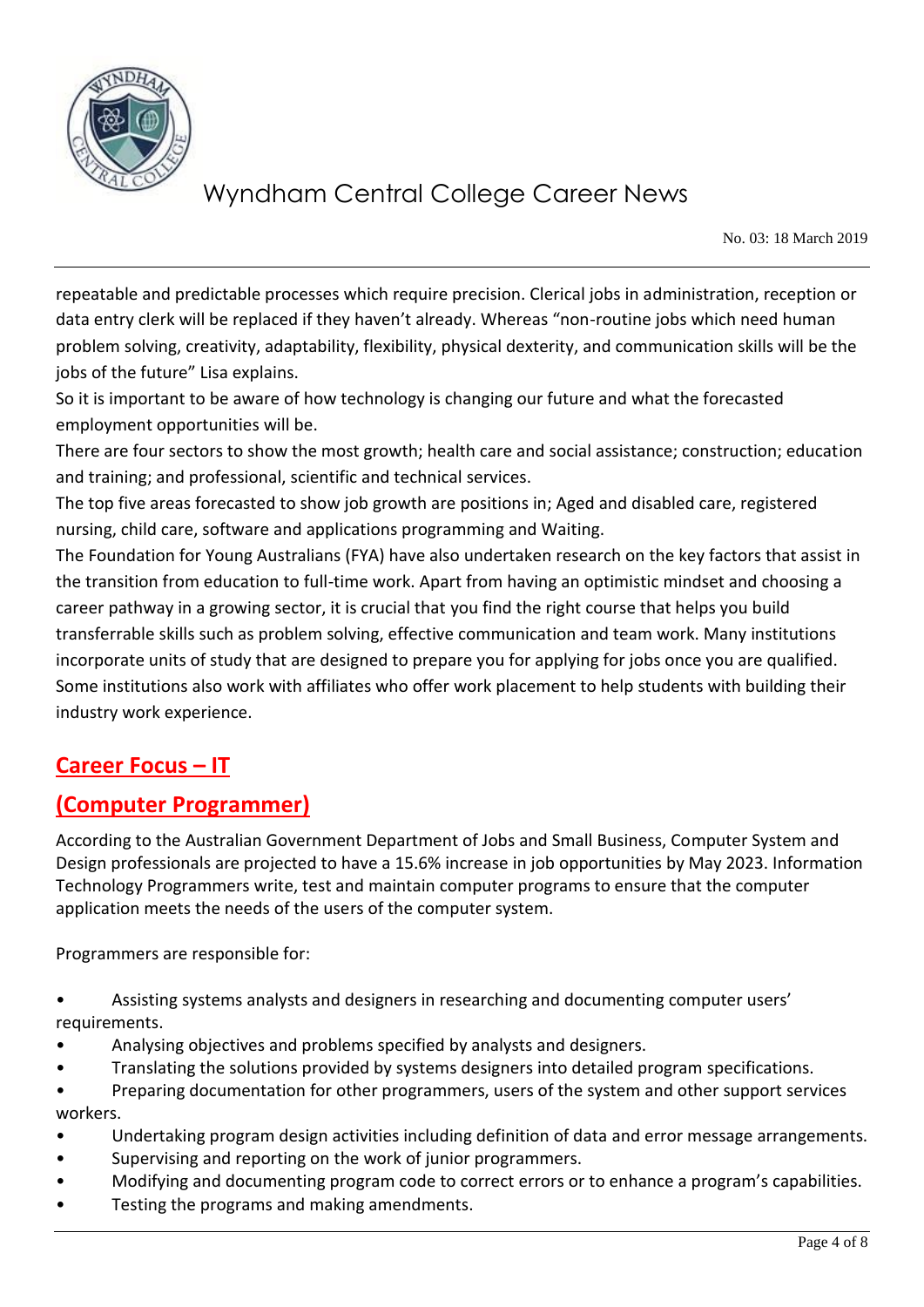

No. 03: 18 March 2019

• Preparing reports on the status, operation and maintenance of system software for use by computer equipment suppliers, system designers, other programmers and computer operators.

To consider programming as a pathway, it is helpful to have an ability to work independently as well as part of a team, be a good communicator, have an aptitude for technical activities and a logical approach to finding solutions to problems. But most importantly, having a general interest in technology and updating your knowledge as it changes is beneficial.

To become qualified as a programmer, you usually have to complete a VET qualification. You can also become a programmer by studying information technology or computer science at university with a major in programming, software development or games development. To gain entry into these courses, you usually need to have completed your VCE or Senior Secondary Certificate of Education. Prerequisite subjects, or assumed knowledge, in one or more of English and Mathematics are normally required. As always advised, you will need make contact with your chosen institutions for more information on course prerequisites and requirements.

Once qualified, Programmers have the opportunity to work in small companies, large organisations or on a freelance basis. People working as Programmers typically advance into designer and analyst roles after some years of experience. In some smaller organisations, all three roles may be carried out by a single individual.

Those wishing to become qualified can become a member with the Australian Computer Society [www.acs.org.au.](http://www.acs.org.au/)

For further information on this career you can visit Technology Industry Association [www.tia.asn.au.](http://www.tia.asn.au/)

Courses and degrees can incorporate a combination of streams i.e. Information Technology and Web Development, Cyber Security, Business, Design, Digital Design, Criminology, Commerce and Cloud Computing, Engineering, Visual Arts etc. However, the below table outlines current VET courses and undergraduate courses in Information Technology in Victoria:

| <b>Institution/Campus</b>                   | <b>Course</b>                                                                   | <b>Duration</b> | <b>ATAR</b> |
|---------------------------------------------|---------------------------------------------------------------------------------|-----------------|-------------|
| <b>PATHWAY COURSES</b>                      |                                                                                 |                 |             |
| (VET)<br>Box Hill Institute - (Box<br>Hill) | Certificate IV in Information Technology                                        | 1 Year          | NA.         |
| Box Hill Institute - (Box<br>Hill)          | Diploma of Information Technology Networking                                    | 1 Year          | <b>NA</b>   |
| Box Hill Institute - (Box<br>Hill)          | Diploma of Information Technology Systems<br>Administration                     | 1 Year          | <b>NA</b>   |
| Chisholm Institute<br>(Dandenong)           | Certificate IV in Information Technology and Diploma<br>of Software Development | 1 Year          | <b>NA</b>   |
| Federation University -                     | Certificate IV in Information Technology                                        | 1 Year          | <b>NA</b>   |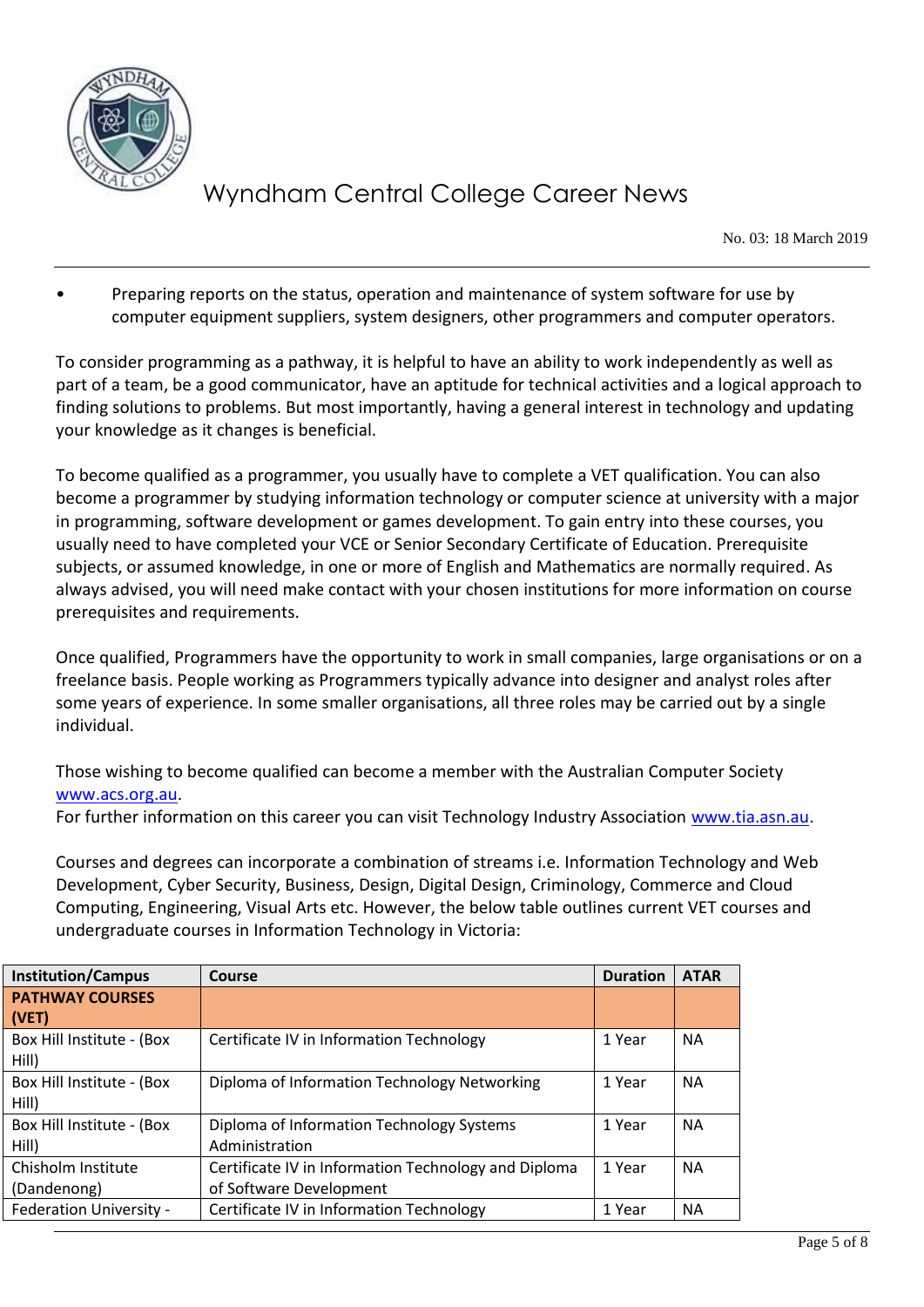

#### No. 03: 18 March 2019

| (Ballarat)                            | Diploma of Information Technology                   |         |           |
|---------------------------------------|-----------------------------------------------------|---------|-----------|
| Federation University -               | Certificate III in Information, Digital Media and   | 1 Year  | <b>NA</b> |
| (Ballarat)                            | Technology                                          |         |           |
| Holmesglen - (Chadstone)              | Certificate IV in Information Technology Networking | 1 Year  | <b>NA</b> |
|                                       | Diploma of Information Technology Networking        |         |           |
| Holmesglen - (Chadstone)              | Certificate IV in Programming                       | 1 Year  | <b>NA</b> |
|                                       | Diploma of Software Development                     |         |           |
| Kangan Institute -                    | Certificate III in Information, Digital Media and   | 6       | <b>NA</b> |
| (Broadmeadows)                        | Technology                                          | months  |           |
| Melbourne Polytechnic -               | Diploma of Information Technology                   | 1 Year  | <b>NA</b> |
| (Preston)                             |                                                     |         |           |
| RMIT - (Melb - City)                  | Certificate IV in Information Technology Networking | 1 Year  | <b>NA</b> |
| RMIT - (Melb - City)                  | Diploma of Information Technology Networking        | 1 Year  | <b>NA</b> |
| Swinburne University of               | Computer Systems Technology - Certificate           | 1 Year  | <b>NA</b> |
| Technology                            | IV/Advanced Diploma                                 |         |           |
| (Hawthorn)                            |                                                     |         |           |
| Swinburne University of               | Software Development - Certificate IV/Diploma       | 1 Year  | <b>NA</b> |
| Technology                            |                                                     |         |           |
| (Hawthorn)                            |                                                     |         |           |
| Victorian Institute of                | Diploma of Information Technology Networking        | 1.5     | <b>NA</b> |
| Technology                            |                                                     | Years   |           |
| (Melb - City)                         |                                                     |         |           |
|                                       |                                                     |         |           |
| <b>PATHWAY COURSES</b>                |                                                     |         |           |
| Academy of Information                | Diploma of Information Technology                   | 1 Year  | <b>NA</b> |
| Technology                            |                                                     |         |           |
| CQUniversity -                        | Diploma of Information Technology                   | 1 Year  | <b>NA</b> |
| (Melbourne, Online)                   |                                                     |         |           |
| CQUniversity -                        | Associate Degree in Information Technology          | 2 Years | <b>NA</b> |
| (Melbourne, Online)                   |                                                     |         |           |
| Deakin University -                   | Diploma of Information Technology                   | 8       | 30.55     |
| (Burwood)                             |                                                     | Months  |           |
| La Trobe College Australia            | Diploma of Information Technology                   | 8       | <b>NA</b> |
| (Melbourne)                           |                                                     | Months  |           |
| <b>RMIT University</b>                | Associate Degree in Information Technology          | 2 Years | 42.00     |
| Swinburne University of               | Diploma of Information Technology (UniLink)         | 8       | 52.90     |
| Technology                            |                                                     | Months  |           |
| (Hawthorn)                            |                                                     |         |           |
| Victoria University -                 | Diploma of Information Technology                   | 1 Year  | <b>NA</b> |
| (Footscray Nicholson)                 |                                                     |         |           |
|                                       |                                                     |         |           |
| CQUniversity -                        | <b>Bachelor of Information Technology</b>           | 3 Years | <b>NA</b> |
| (Melbourne, Online)                   |                                                     |         |           |
| CQUniversity -<br>(Melbourne, Online) | Bachelor of Information Technology (Co-op)          | 3 Years | <b>NA</b> |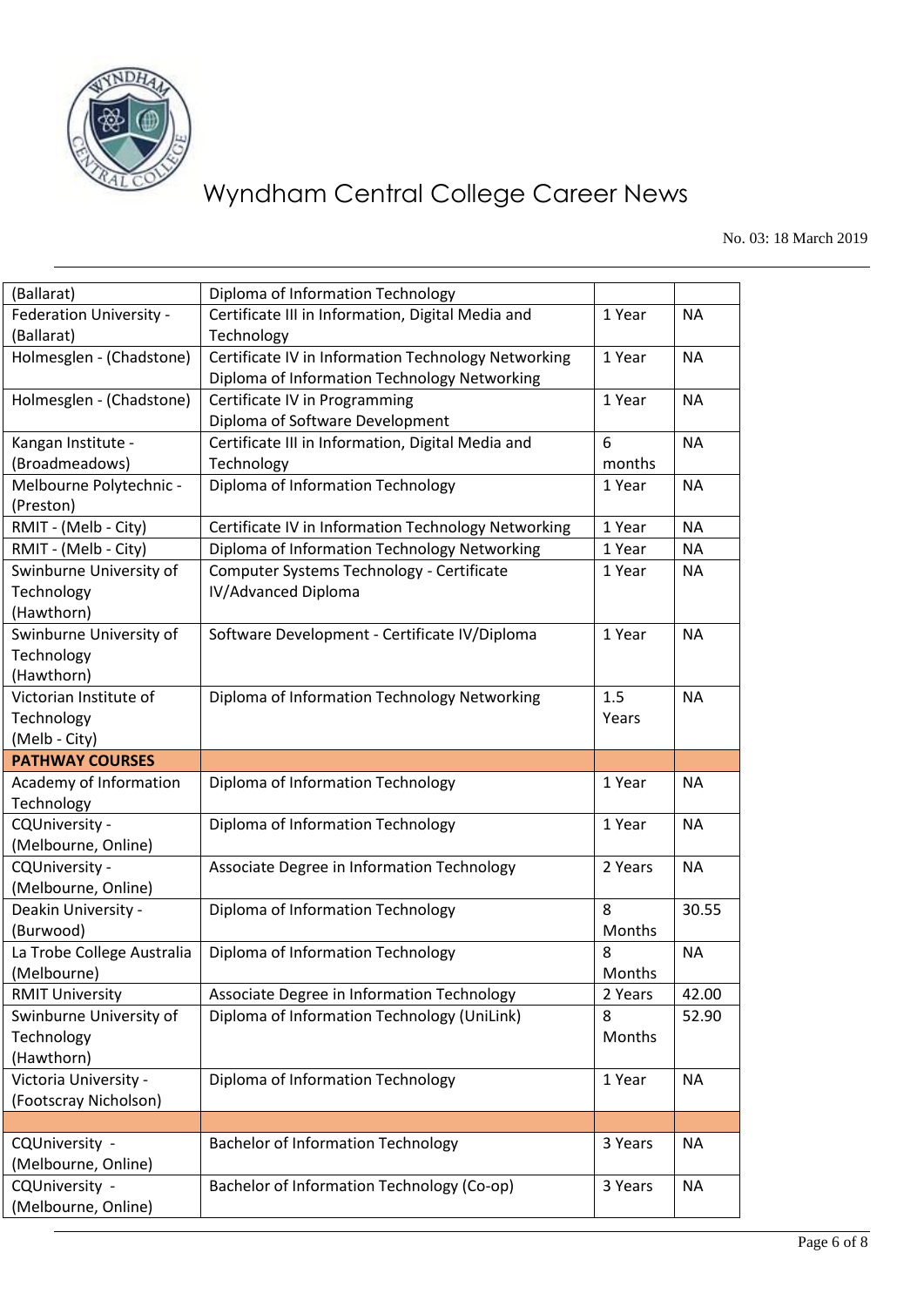

#### No. 03: 18 March 2019

| Deakin University -           | <b>Bachelor of Information Technology</b>        | 3 Years | $60.0 -$  |
|-------------------------------|--------------------------------------------------|---------|-----------|
| (Cloud, Geelong,              |                                                  |         | 62.30     |
| Melbourne)                    |                                                  |         |           |
| Federatioin University -      | <b>Bachelor of Information Technology</b>        | 3 Years | 31.90-    |
| (Berwick, Gippsland,          |                                                  |         | 53.05     |
| Ballarat)                     |                                                  |         |           |
| LaTrobe University -          | <b>Bachelor of Information Technology</b>        | 3 Years | $52.10 -$ |
| (Bendigo, Melbourne)          |                                                  |         | 53.10     |
| Melbourne Polytechnic         | <b>Bachelor of Information Technology</b>        | 3 Years | NA.       |
| (Prahan, Preston)             |                                                  |         |           |
| Monash University -           | Bachelor of Information Technology (Indigenous   | 3 Years | <b>NA</b> |
| (Clayton)                     | Entry)                                           |         |           |
| Monash University -           | <b>Bachelor of Information Technology</b>        | 3 Years | 80.15     |
| (Clayton)                     |                                                  |         |           |
| <b>RMIT University - City</b> | <b>Bachelor of Information Technology</b>        | 3 Years | 67.05     |
| Swinburne University -        | Bachelor of Information Technology - Scholarship | 3 Years | 73.70     |
| (Hawthorn)                    | Program                                          |         |           |
| Victoria University -         | <b>Bachelor of Information Technology</b>        | 3 Years | <b>NA</b> |
| (Footscray Park)              |                                                  |         |           |

Note:

\* Length of study period is based on minimum duration with a full time study load. Part-time options may also be available.

\* NA – Not applicable or less of 5 offers previously made. However, V.C.E English and Maths may be required. Some institutions also require further admission testing on literacy and numeracy and a pre-training interview. NR – Not required, ATAR is based on lowest selection rank with adjustment factors.

\* As subjects and course structures can vary between institutions, it is necessary to contact your chosen institution for further information.

## **Career Profile (IT – Computer Network Engineer)**

#### **Name**: Cameron Bertoncello

**Current Position:** Co-owner of 'Computer Talk' in Beaconsfield, Victoria. 'Computer Talk' is a local IT business that supports local businesses with the development, maintenance and security of their computer networks as well as assisting individual clients with their PC repairs.

#### **Can you tell us where you studied, how long your course duration was and where you undertook your work placement (if any) to become qualified in IT?**

I completed a Double Diploma in Network Engineering and Network Administration at Chisholm Institute in Berwick. My course went for one-year full time, where I was required to attend campus for four full days per week plus extra study. I was keen to complete my course in one year.

#### **While you were studying at secondary school, did you know IT is what you wanted to get into?**

Yes, I did. After I completed my V.C.E, I undertook one year of work experience with my brother in a networking role in a corporate IT business. This was an exercise for me to trial the industry and see what area of IT I wanted to explore further.